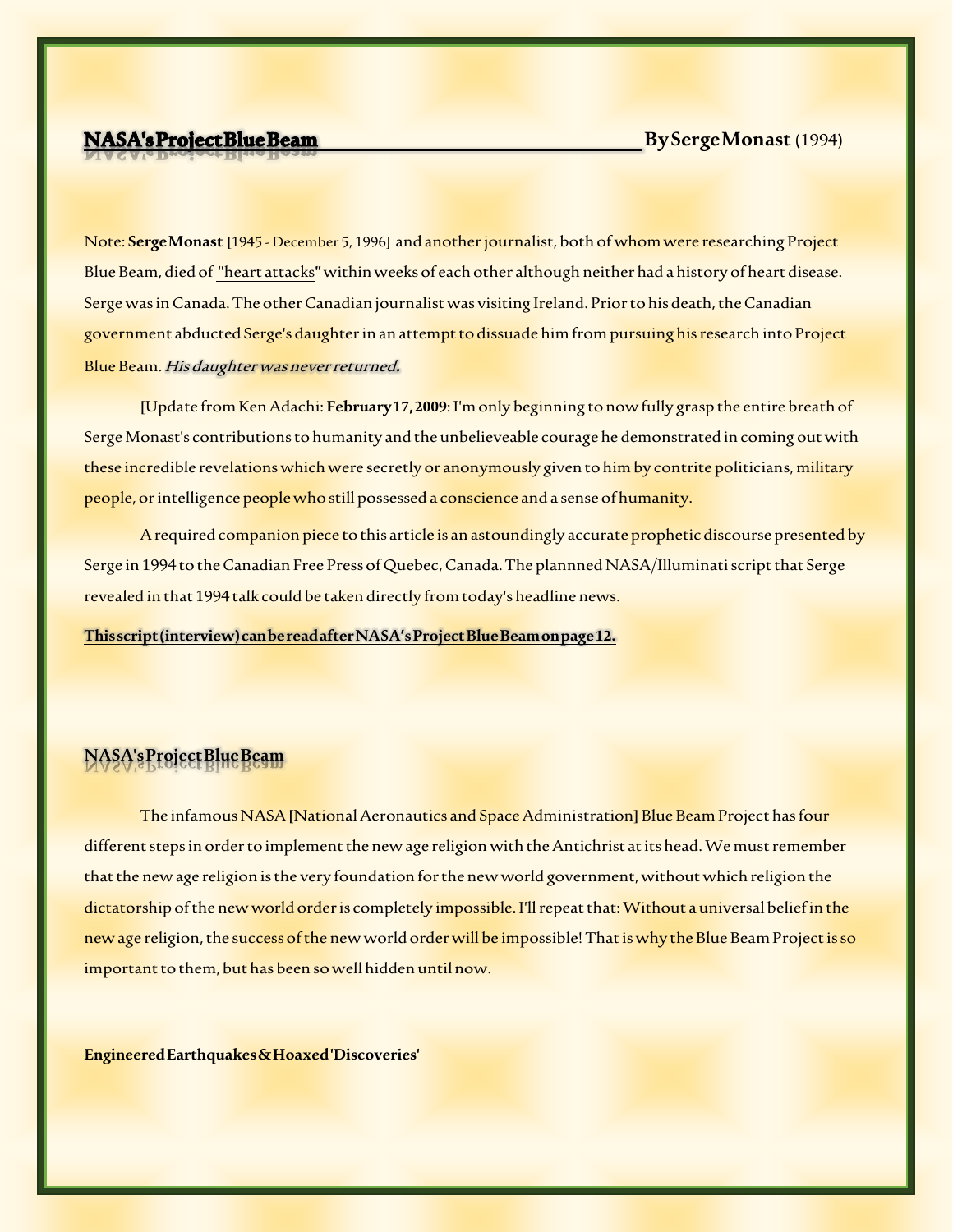The first step in the NASA Blue Beam Project concerns the breakdown [re-evaluation] of all archaeological knowledge. It deals with the set-up, with artificially created earthquakes at certain precise locations on the planet, of supposedly new discoveries which will finally explain to all people the "error" of all fundamental religious doctrines. The falsification of this information will be used to make all nations believe that their religious doctrines have been misunderstood for centuries and misinterpreted. Psychological preparations for that first step have already been implemented with the film, '2001: A Space Odyssey;' the StarTrek series, and 'Independence Day;' all of which deal with invasions from space and the coming together of all nations to repel the invaders. The last films, 'Jurrassic Park,' deals with the theories of evolution, and claim God's words are lies. http://i.am/jah/evolut.htm

# **Hoaxed "Discoveries'**

What is important to understand in the first step is that those earthquakes will hit at different parts of the world where scientific and archaeological teachings have indicated that arcane mysteries have been buried. By those types of earthquakes, it will be possible for scientists to rediscover those arcane mysteries which will be used to discredit all fundamental religious doctrines. This is the first preparation for the plan for humanity because what they want to do is destroy the beliefs of all Christians and Muslims on the planet. To do that, they need some false 'proof' from the far past that will prove to all nations that their religions have all been misinterpreted and misunderstood.

### **The Big Space Show in the Sky**

The second step in the NASA Blue Beam Project involves a gigantic 'space show' with three-dimensional optical holograms and sounds, laser projection of multiple holographic images to different parts of the world, each receiving a different image according to predominating regional national religious faith. This new 'god's' voice will be speaking in all languages. In order to understand that, we must study various secret services' research done in the last 25 years. The Soviet's have perfected an advanced computer, even exported them, and fed them with the minute physio-psychological particulars based on their studies of the anatomy and electromechanical composition of the human body, and the studies of the electrical, chemical and biological properties of the human brain. These computers were fed, as well, with the languages of all human cultures and their meanings. The dialects of all cultures have been fed into the computers from satellite transmissions. The Soviets began to feed the computers with objective programs like the ones of the new messiah. It also seems that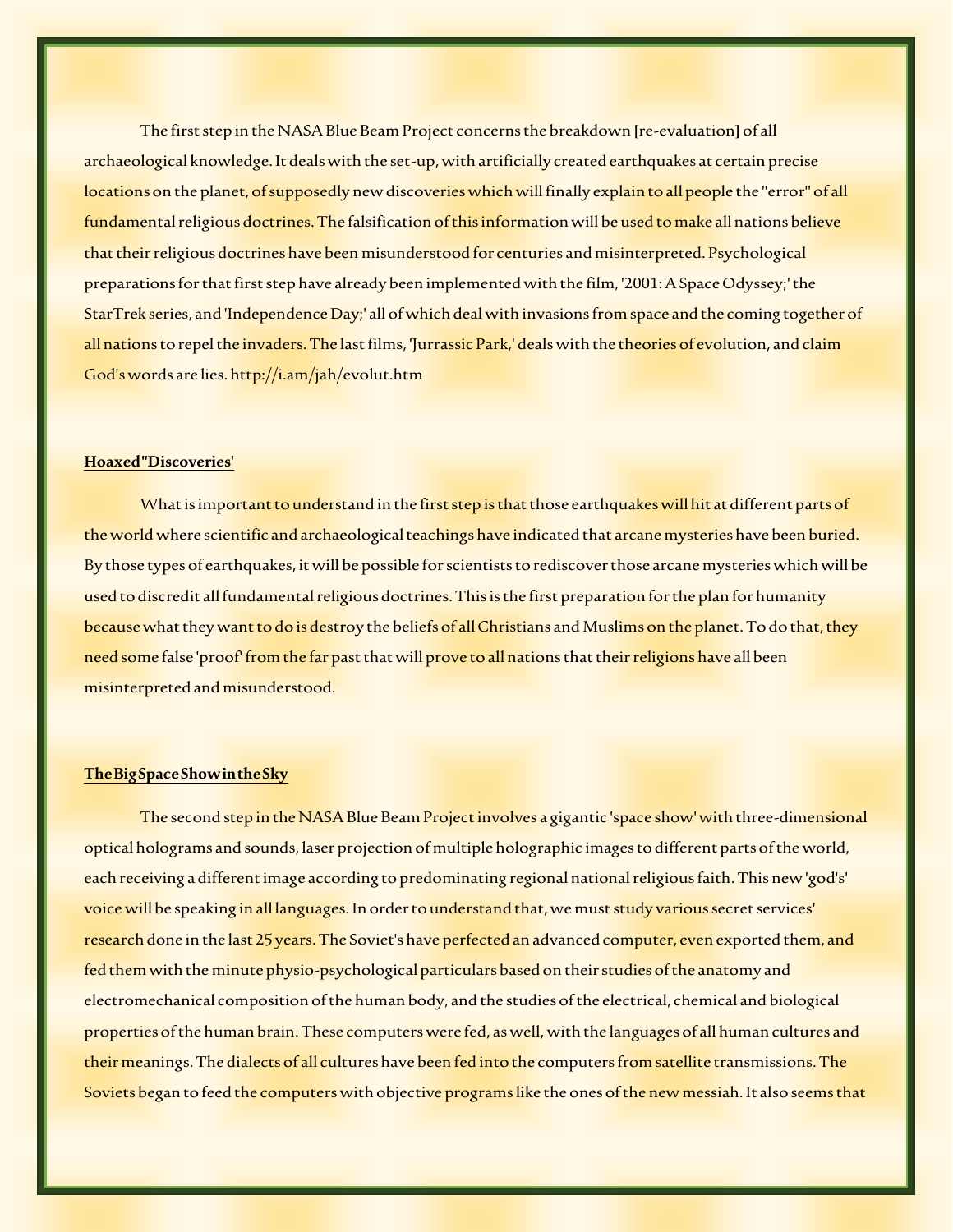the Soviets -the new world order people -have resorted to suicidal methods with the human society by allocating electronic wavelengths for every person and every society and culture to induce suicidal thoughts if the person doesn't comply with the dictates of the new world order.

## **There are two different aspects of step two**.

The first is the 'space show.' Where does the space show come from? The space show, the holographic images will be used in a simulation of the ending during which all nations will be shown scenes that will be the fulfillment of that which they desire to verify the prophecies and adversary events.

These will be projected from satellites onto the sodium layer about 60 miles above the earth. We see tests every once in a while, but they are called UFOs and "flying saucers" sightings.

The result of these deliberately staged events will be to show the world the new 'christ,' the new messiah, Matraia (Maitreya), for the immediate implementation of the new world religion. Enough truth will be foisted upon an unsuspecting world to hook them into the lie. "Even the most learned will be deceived."

The project has perfected the ability for some device [referred to as "tractor beams" by ufologists].to lift up an enormous number of people, as in a Rapture, and whisk the entire group into a never-never land We see tests of this device in the abduction of humans by those mysterious little alien greys who snatch people out of their beds and through windows into waiting "mother ships." The calculated resistance to the universal religion and the new messiah and the ensuing holy wars will result in the loss of human life on a scale never imagined before in all of human history.

The Blue Beam Project will pretend to be the universal fulfillment of the prophecies of old, as major an event as that which occurred 2,000 years ago. In principle, it will make use of the skies as a movie screen (on the sodium layer at about 60 miles) as space-based laser-generating satellites project simultaneous images to the four corners of the planet in every language and dialect according to the region. It deals with the religious aspect of the new world order and is deception and seduction on a massive scale.

Computers will coordinate the satellites and software already in place will run the sky show. Holographic images are based on nearly identical signals combining to produce an image or hologram with deep perspective which is equally applicable to acoustic ELF, VLF and LF waves and optical phenomena. Specifically, the show will consist of multiple holographic images to different parts of the world, each receiving a different image according to the specific national, regional religion. Not a single area will be excluded. With computer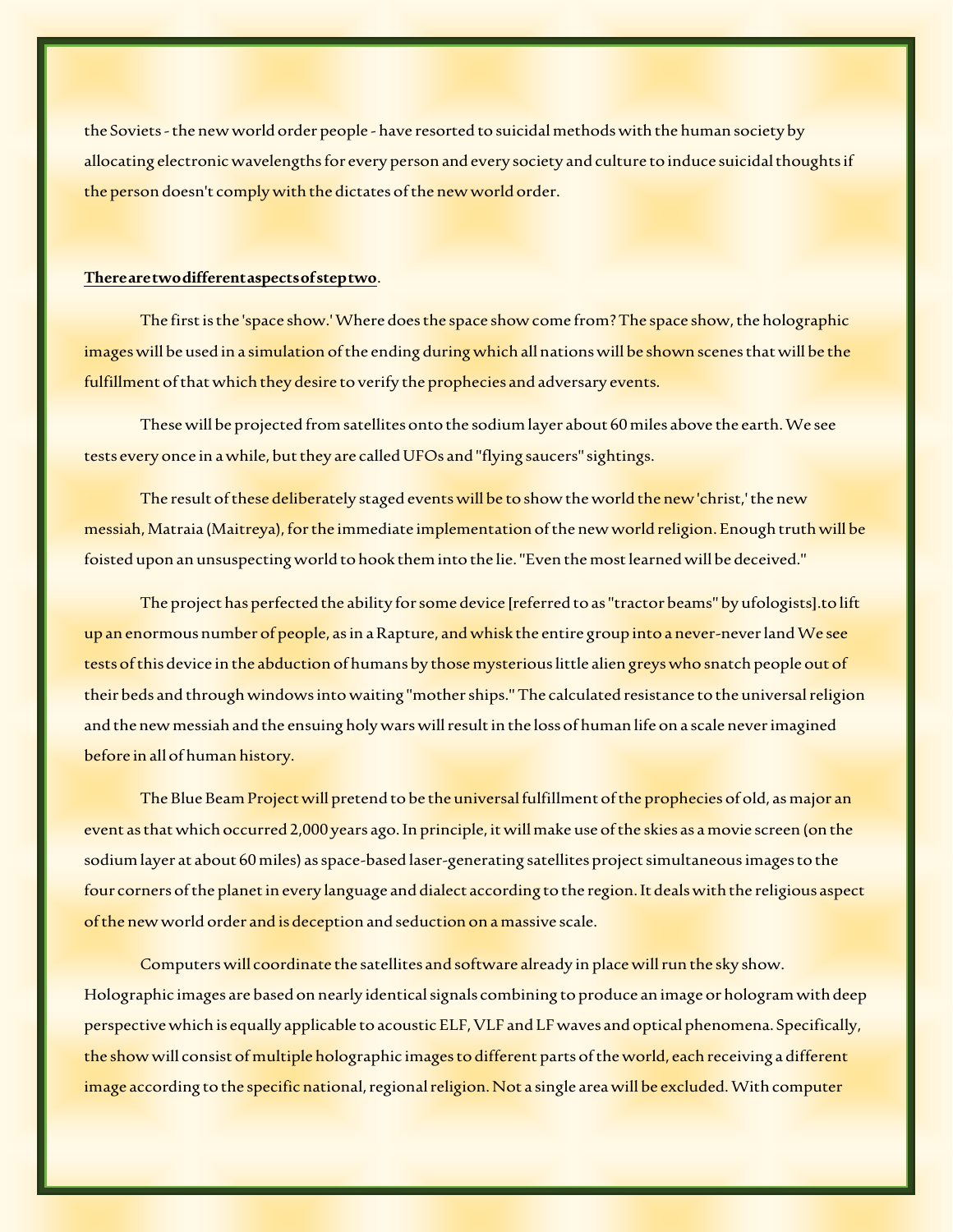animation and sounds appearing to emanate from the very depths of space, astonished ardent followers of the various creeds will witness their own returned messiahs in convincing lifelike reality.

Then the projections of Jesus, Mohammed, Buddha, Krishna, etc., will merge into one after correct explanations of the mysteries and revelations will have been disclosed. This one god will, in fact, be the Antichrist, who will explain that the various scriptures have been misunderstood and misinterpreted, and that the religions of old are responsible for turning brother against brother, and nation against nation, therefore old religions must be abolished to make way for the new age new world religion, representing the one god Antichrist they see before them.

Naturally, this superbly staged falsification will result in dissolved social and religious disorder on a grand scale, each nation blaming the other for the deception, setting loose millions of programmed religious fanatics through demonic possession on a scale never witnessed before. In addition, this event will occur at a time of profound worldwide political anarchy and general tumult created by some worldwide catastrophe. The United Nation even now plans to use Beethovan's 'Song of Joy' as the anthem for the introduction for the new age one world religion. If we put this space show in parallel with the star wars program we get this: combination of electromagnetic radiation and hypnosis which have also been the subject of intensive research. In 1974, for instance, researcher G. F. Shapits, said of one of the research proposals that, '...in this investigation it will be shown that the spoken words of the hypnotist may also be converted by electromagnetic energy directly and to the subconscious part of the human brain without employing any mechanical device for receiving or transcording the message, and without the person exposed to such influence having a chance to control the information input consciously. It may be expected that the rationalized behavior will be considered to have been taken out of their own free will.'

Anyone investigating so-called 'channelling' phenomena right now would be wise to take this area of research into consideration. It will be noted that those who think of themselves as 'channellers' has escalated rapidly since this type of research was conducted. It is uncanny how similar their messages are, despite which entity they claim to be their source of divine guidance. It would suggest any individual considering the credibility of channelled information should be discerning and critically evaluate where the message they are receiving originates, and if the messages are specifically beneficial to the new world order.

The Sydney Morning newspaper published an item on March 21st, 1983 which announced that the Soviets were invading the human mind, the article having been submitted to the foreign editor by Doctor Nathan Abnuengy, assistant professor in the faculty of agriculture in Asia. It is worth quoting the article at length even though his grammar is a little old. This article relates to the Soviets who created the supercomputer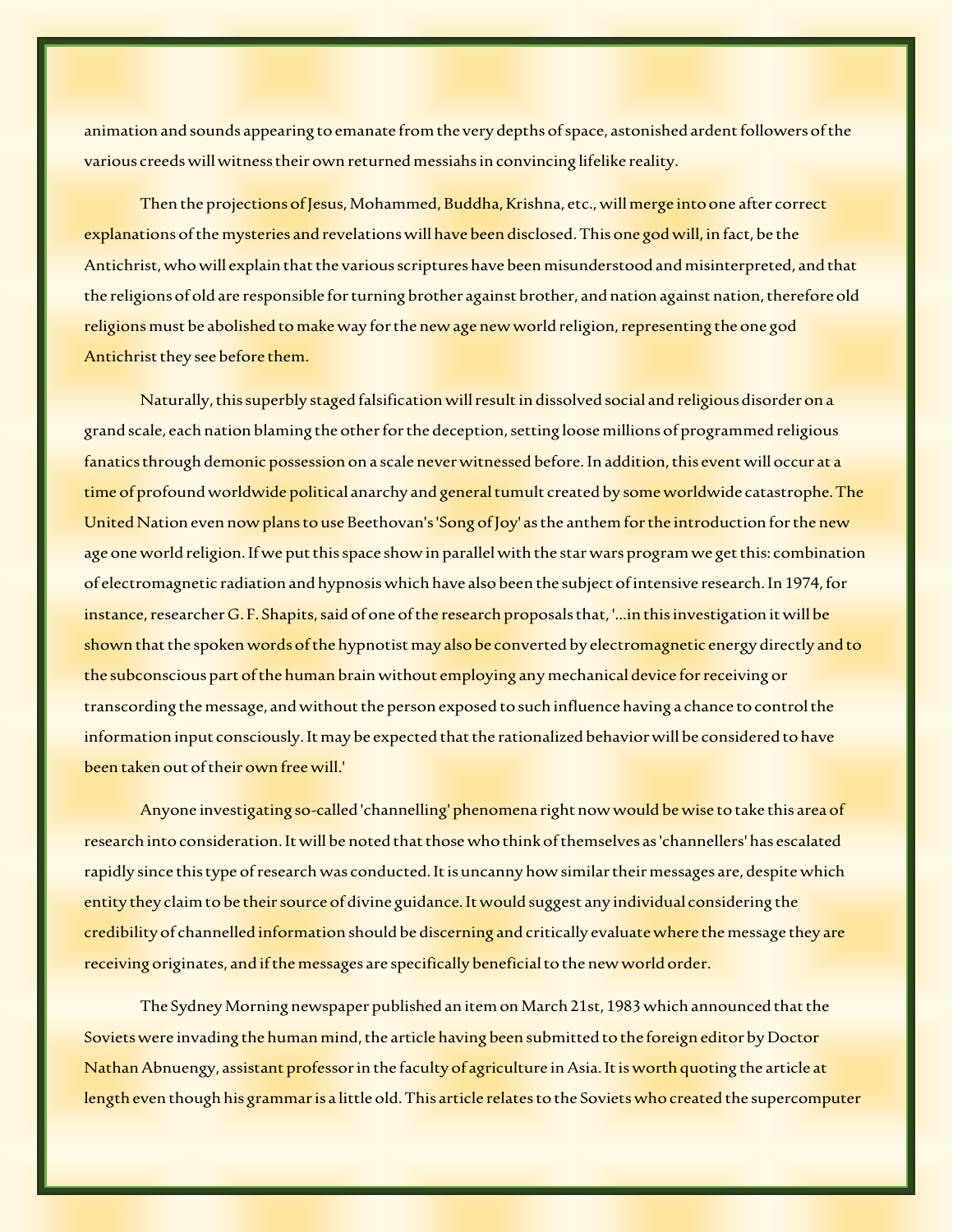we were discussing earlier and which is really important because these types of computers can be run through satellites and through space. The computers were fed with all the different languages and their meanings, the dialect of all peoples were fed to the computers with objective programs. But we are no longer talking about the Soviets; we are talking about the United Nations, the minions of the new world order, who are feeding the computers with the necessary information.

The editor of the column in which the article appeared even states that the piece made points too important to ignore. I think it is possible that the persons who have created this mega-mind-control-program could sell the software to an organization and not be aware that the client might use the program and data to enslave all of humankind. Just imagine how far they have advanced since that article was published!

#### Artificial Thought & Communication

The advancement of techniques propel us toward the third step in the Blue Beam Project that goes along with the telepathic and electronically augmented two-way communication where ELF, VLF and LF waves will reach each person from within his or her own mind, convincing each of them that their own god is speaking to them from the very depths of their own soul. Such rays from satellites are fed from the memories of computers that have stored massive data about every human on earth, and their languages. The rays will then interlace with their natural thinking to form what we call diffuse artificial thought.

That kind of technology goes into the 1970s, 1980s, and 1990s research where the human brain has been compared to a computer. Information is fed in, processed, integrated and then a response is formulated and acted upon. Mind controllers manipulate information the same way a computer for grammar manipulates information. In January 1991, the University of Arizona hosted a conference entitled, 'The NATO Advanced Research Workshop on Current and Emergent Phenomena and Biomolecular Systems.' What does that mean exactly? It means this: We refer to one paper that was delivered at the conference which stands out for its different attitude towards the development under discussion at that time. It was, in effect, a protest and chilling warning to the attending scientists about the potential abuse of their research findings.

Their findings, of course, stated that the United States has already developed communications equipment which can make the blind see, the deaf hear and the lame walk. It can relieve the terminally ill from pain without the use of drugs or surgery. I'm not talking about science fiction. A man might retain the use of all his faculties right up to the moment of his death. This communications equipment depends upon a completely new way of looking at the human brain and neuromuscular systems and radiation pulses at ultra-low frequencies. Some of this equipment is now operational within the Central Intelligence Agency (CIA), and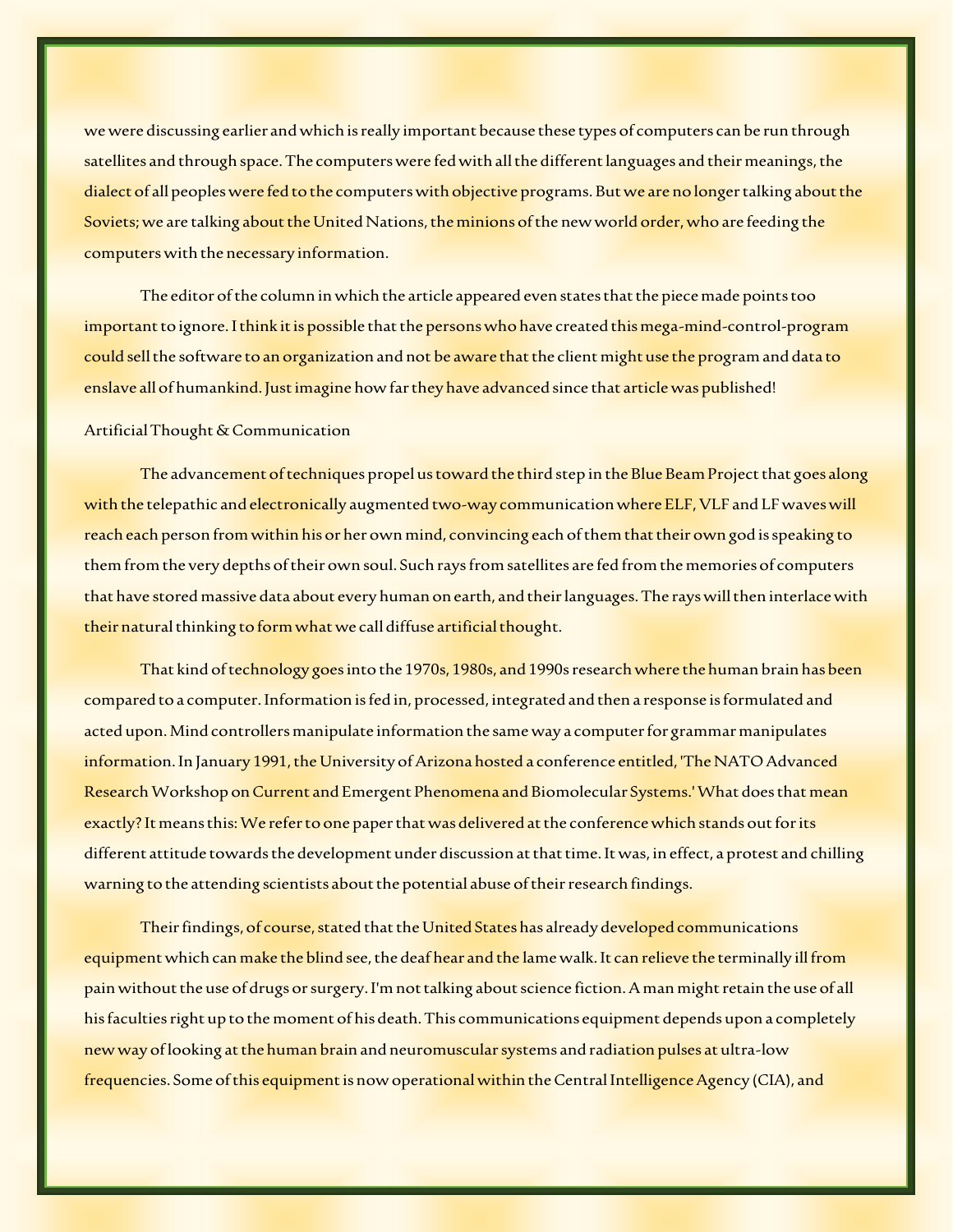Federal Bureau of Investigation (FBI). It will never be used to make the blind see, the deaf hear and the lame walk because it is central to the domestic political agenda and foreign policy of George Bush and his puppet-masters of the new world order.

Domestically, the new communications equipment is being used to torture and murder persons who match profiles imagined to be able to screen a given population for terrorists; to torture and murder citizens who belong to organizations which promote tolerance and peace and development in Central America; to torture and murder citizens who belong to organizations who oppose the development and deployment of nuclear weapons, and to create a race of slave cult automatons, or what is popularly called 'the Manchurian Candidates.' Overseas experimentation is taking place on hostages held by the United States and Canada, Great Britain, Australia, Germany, Finland and France. Additionally, there has been a long series of bizarre suicides among British computer scientists, all of whom have had some connection to the United States Navy.

What is possible to ask before such a psychology of terror is this: would any government, corporation or psychiatrist wilfully promote such horror today? The answer is quite obviously, 'Yes.'

Government agencies and the corporations that work with them toward a new world order are prepared to promote anything that will help them achieve their objective of total social control. As for the question of why: For one thing, if you terrify the public and make them fear for their safety, they will allow you to implement draconian law enforcement practice, disarm them and keep extensive records on them, and they only have to tell you that it is all to protect you, of course. Secondly, it promotes the decay of the present democratic forms of political systems, and leads societies to search for alternative methods of political ideology. Of course, the alternative has already been planned. It is called the New World Order and it will not have your safety or interests at heart. As George Bush said: 'Read my lips.' Fear has always been used by powerful elite to control and subjugate the masses.

The old maxim, 'divide and conquer', is being played out to the limit worldwide to ensure that everyone is frightened for their personal safety, and to be suspicious of everyone else. This, too, is mind-control. To go further in regard to the new technology which is at the base of the NASA Blue Beam Project, we have to consider this statement by psychologist James V. McConnell which was published in a 1970s issue of Psychology Today. He said, 'The day has come when we can combine sensory deprivation with drug hypnosis and astute manipulation of reward and punishment to gain almost absolute control over an individual's behavior. It should then be possible to achieve a very rapid and highly effective type of positive brainwashing that would allow us to make dramatic changes in a person's behavior and personality.'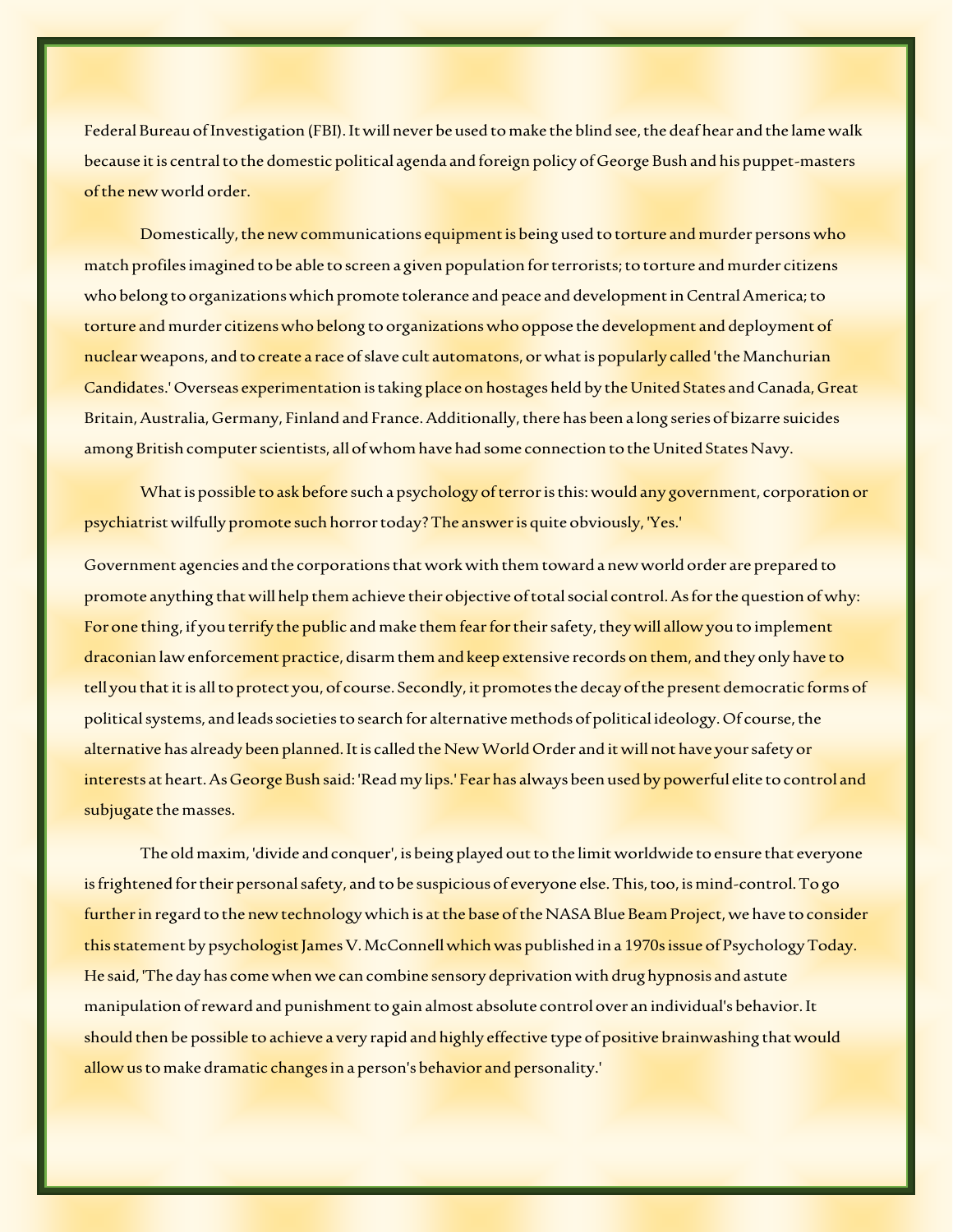Now, when we talked before about that kind of ray and the telepathic and electronically augmented communication, the kind of rays that are fed from the memories of computers which store massive data about humans, human language and dialects, and we said that the people will be reached from within, making each person to believe that his own god is speaking directly from within his or her own soul, we refer to that kind of technology and that kind of thinking that same psychologist was espousing, that is: we should be trained from birth that we should all do what society wants us to do rather than what we want to do for ourselves; that because they have the technology to do it, no one should now be allowed to have their own individual personality. This statement and these ideas are important because it is the basic teaching of the United Nations that no one owns his or her own personality. And that same psychologist claims that no one has any say-so about the kind of personality they acquire and there is no reason to believe you have the right to refuse to acquire a new personality if your old personality is considered 'antisocial.'

What is important in this declaration is that the new world order will be set up over the current system, meaning the old way of thinking and behavior and religion will be considered the 'old' and incorrect way of thinking and that they can change it at one of the eradication camps of the United Nations to make sure that anyone with this 'antisocial' behavior will be disposed of quickly so that other modified individuals will be able to fulfill the needs and agendas of the new world order without being distracted by the truth.

# **Could this be the greatest mind control project ever?**

The NASA Blue Beam Project is the prime directive for the new world order's absolute control over the populations of the entire earth. I would suggest you investigate this information carefully before dismissing it as fanatic lunacy. If we go further in the different reports we have presented, we find that the mind-control operations and technology include a transmitter that broadcasts at the same frequency as the human nervoussystem, which transmitter is manufactured by the Loral Electro-Optical System in Pasadena, California. Loral, a major defense contractor, has previously conducted research on directed energy weapons for Lt. Gen. Leonard Perez of the U. S. Air Force who was searching for a weapon that could implant messages into the minds of the enemy while urging his own troops on to superhuman deeds of valor! The device employs electromagnetic radiation of gigahertz frequencies [microwaves] pulsed at extremely low frequencies (ELF). It is used to torture people both physically and mentally from a distance.

Weapons of this type are thought to have been used against a British woman protesting the presence of American Cruise Missiles at Greenham Common Airbase during the 1970s. This weapon can be used to induce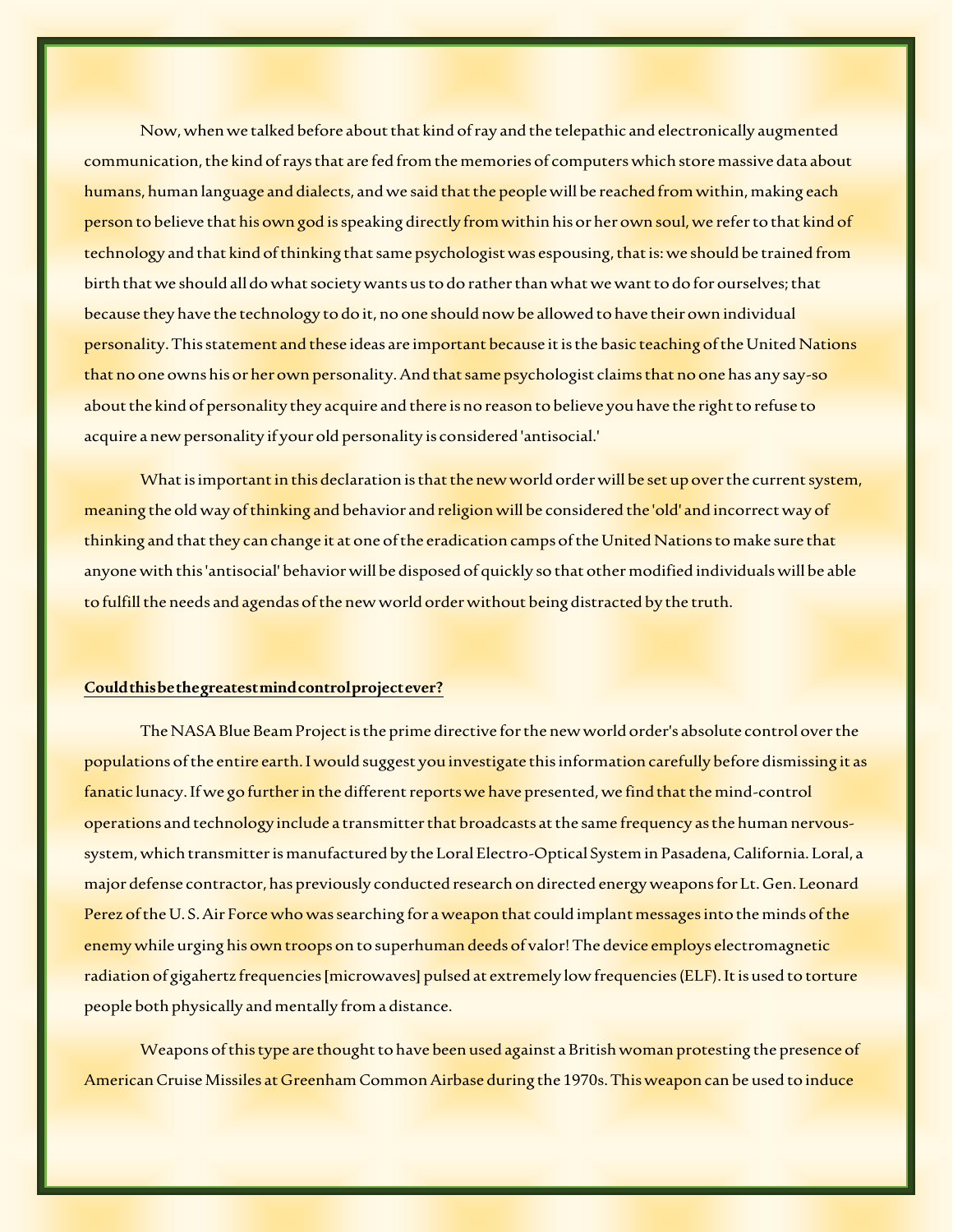total sensory deprivation by broadcasting signals into the auditory nerve at such high power that it blocks the ability of the individual to hear themselves think!

The process employed by such ELF technology are described in various U.S. Defense Department publications, including one entitled, ' The Electromagnetic Spectrum and Low Intensity Conflict,' by Captain Paul E. Tyler, Medical Commandant, U. S. Navy, which is included in a collection entitled, 'Low Intensity Conflict and Modern Technology Edict,' by Lt. Col David G. Dean, USAF. The paper was delivered in 1984 and the collection published 1986 by Air University Press, Maxwell Airforce Base, Alabama. Another pulse microwave device can deliver audible signals directly to an individual while remaining undetectable to anyone else. The technology is very simple and can be built by using an ordinary police radar gun. The microwave beam generated by the device is modulated at audio frequencies and can broadcast messages directly into the brain. Now here we come to the NASA Blue Beam Project. The broadcasting of subliminal two-way communication and images from the depths of space correspond directly to that kind of technology.

In his book, 'The Body Electric,' Nobel Prize nominee Dr. Robert O. Becker describes a series of experiments conducted in the early 1960s by Allen Frie where this phenomena was demonstrated as well as later experiments conducted in 1973 at the Walter Reed Army Institute of Research by Dr. Joseph C. Sharp who personally underwent tests in which he proved he could hear and understand messages delivered to him in an echo-free isolation chamber via a pulsed microwave audiogram which is an analog of the word's sound vibration beamed into his brain. Becker then goes on to state, 'Such a device has obvious application for covert operations designed to drive a target crazy with unknown voices or deliver undetectable instructions to a programmed assassin."

Now figure out when we hear that voice from the new world messiah who would be speaking from space to all of the sane (?) people of the earth who might give instructions to zealots and religious fanatics, we would see hysteria and social mayhem on a scale never witnessed before on this planet. No police forces in the world, even as a combined front, could deal with the disorder that will follow! A 1978 book entitled, 'Microwave Auditory Effect and Application,' by James C. Lynn describes how audible voices can be broadcast directly into the brain. This technology could actually allow the blind to see and the deaf to hear. Instead, it has been turned into a weapon to enslave the world.

Allen Frie also reports that he could speed up, slow down or stop the hearts of isolated frogs by synchronizing the pulsed rate of a microwave beam with the heart itself. According to Dr. Robert Becker, similar results have been obtained using live frogs, which shows that it is technically feasible to produce heart attacks with rays designed to penetrate the human chest.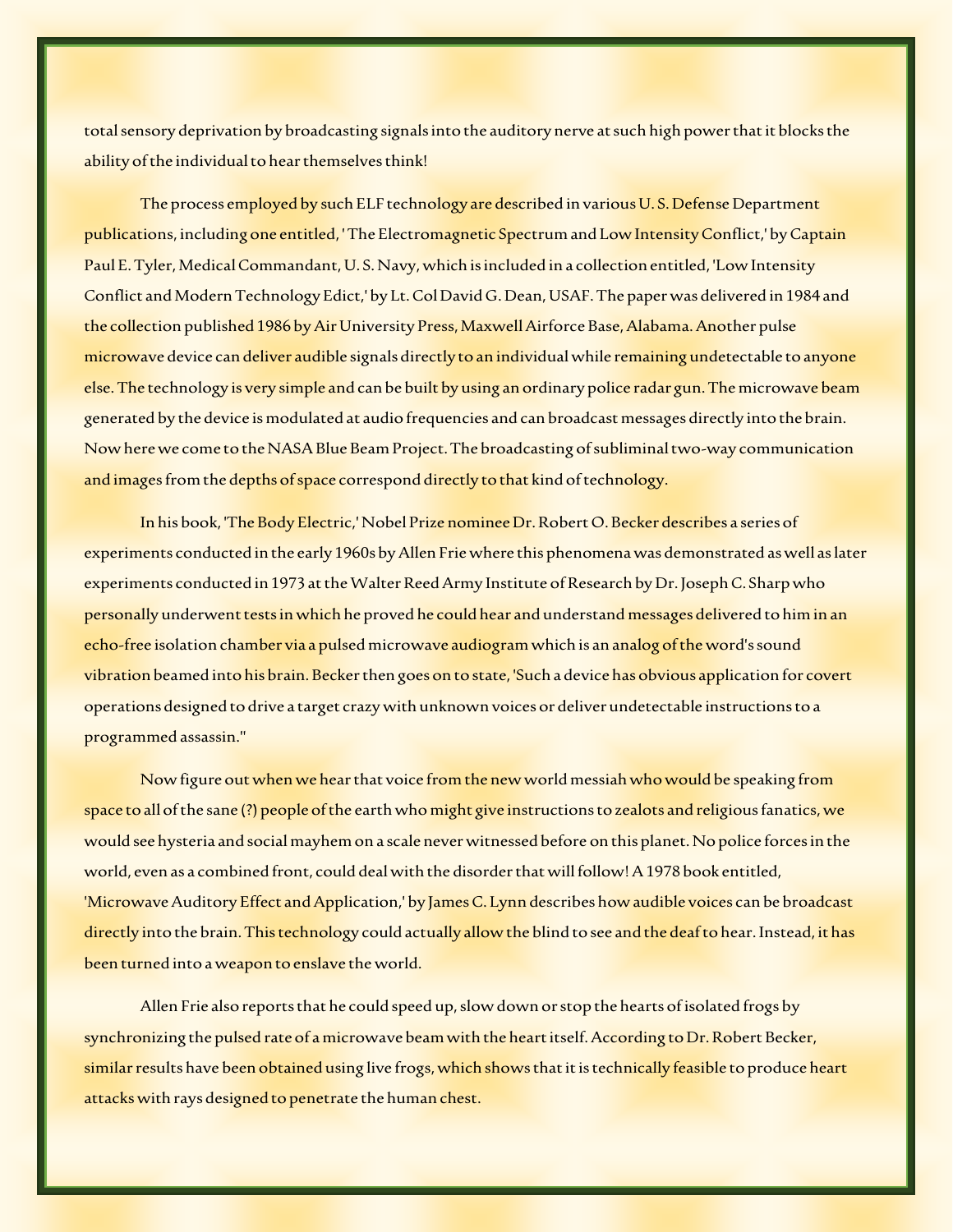[EDITOR'S NOTE: Both the author of this report and his colleague died of 'heart attacks' only days apart. I should mention also that Dr. Becker does NOT participate in such research.]

It has been demonstrated that focused ultra high frequency UHF electromagnetic energy beams can be used to induce considerable agitation and muscular activity or induce muscular weakness and lethargy. Microwaves can also be used to burn human skin and aid the effect of drugs, bacteria and poisons or affect the function of the entire brain. These effects were all revealed at length by the CIA on September 21, 1977 in testimony before the Subcommittee on Health and Scientific Research. Dr. Sidney Gottlieb who directed the MK-Ultra program at that time was forced to discuss the scope of the CIA's research to find techniques of activation of the human organism by remote electronic means. So this is something that exists right now, that has been pursued to its highest degree, that can be used from space to reach any person, anyplace on the face of the earth.

If we go deeper in that process of mind control over the people we find that the equipment and technology has been used to influence politics in a much more direct fashion. Michael Dukakis, the Democrat candidate running against George Bush in the 1988 election was targeted with microwave technology in order to impede his public speaking performance once the public opinion polls showed he posed a serious threat to Bush's election prospects. He also claims that the equipment was used against Kitty Dukakis and drove her to the brink of suicide. In the Disneyland world of U. S. politics, a presidential candidate with problems such as these, would obviously lose their race to the White House. In the December 1980 edition of the U.S. Army Journal, called the Military Review, a column by Lt. Col John B. Alexander, entitled, 'The New Mental Battlefield: Beam Me Up, Spock,' provides further insight into the technical capabilities at the disposal of the comptroller. He writes:

"Several examples will demonstrate areas in which progress have been made. The transference of energy from one organism to another; the ability to heal or cause disease to be transmitted over a distance, thus inducing illness or death from no apparent cause; telepathic behavior modification which includes the ability to induce hypnotic states up to a distance of 1,000 kilometers have been reported.

The use of telepathic hypnosis also holds great potential. This capability could allow agents to be deeply planted with no conscious knowledge of their programming. In movie terms, the Manchurian Candidate lives, and does not even require a telephone call. 'Other mind-to-mind induction techniques are being considered. If perfected this capability could allow the direct transference of thought via telepathy from one mind or group of minds to a select target audience. The unique factor is that the recipient will not be aware that thought has been implanted from an external source. He or she will believe the thoughts are original."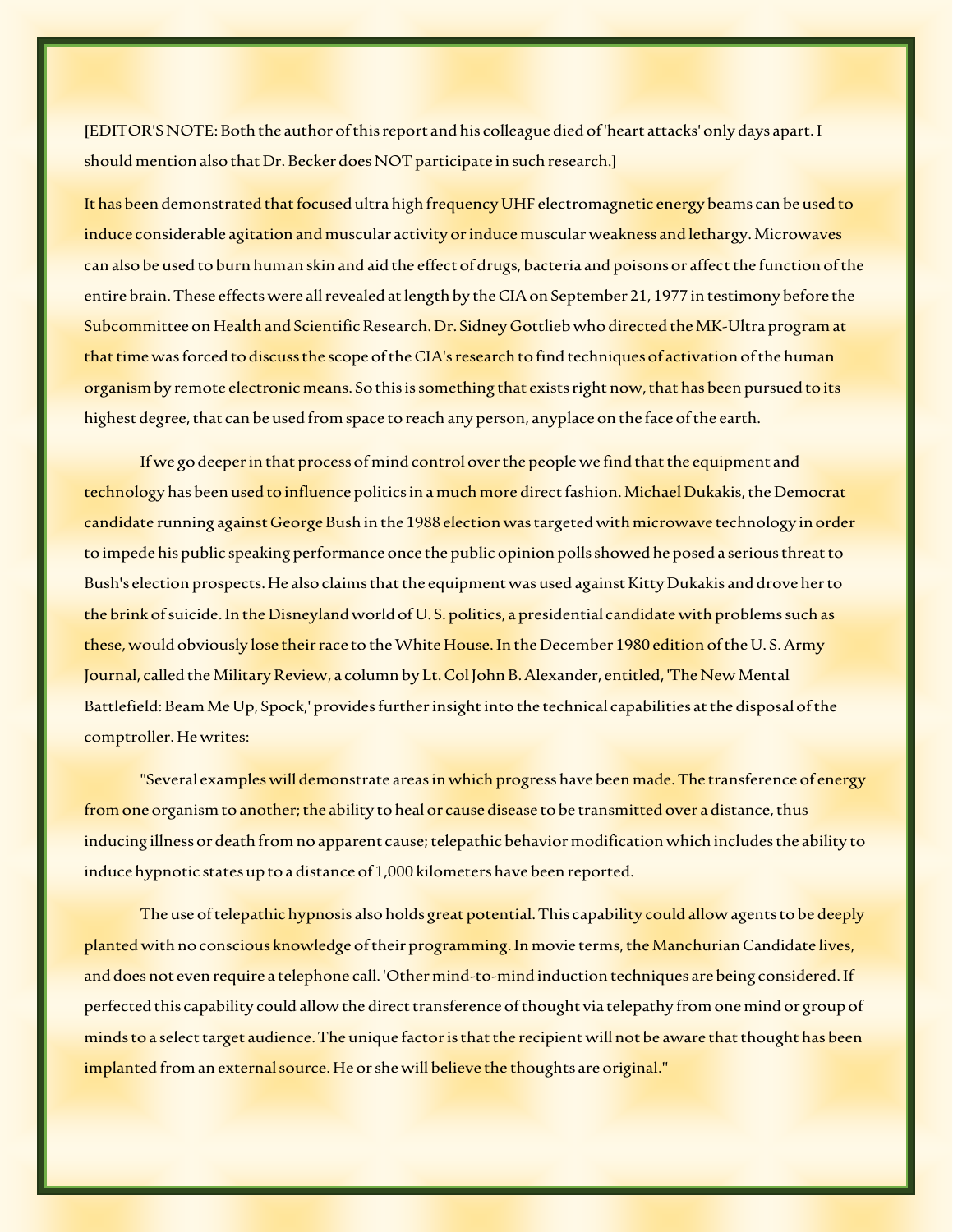This is exactly what we were talking about.

The third step in the NASA Blue Beam Project is called the Telepathic Electronic Two-Way Communication. Lt. Col John Alexander's article continues:

"If it is possible to feed artificial thought into the multigenic field via satellite, the mind control of the entire planet is now possible. An individual's only resistance would be to constantly question the motivation behind their thoughts and not act upon thoughts which they consider to be outside their own ideological, religious and moral boundaries.'"

Once again, it is wise to consider how television, advertising, modern education and various types of social pressure are used to manipulate those boundaries. It has been reported by Lt. Col Alexander who said, in the summary of his Military Review article,

The information on those kinds of technologies presented here would be considered by some to be ridiculous since it does not conform to their view ofreality. But some people still believe the world is flat.'

Now, this means a lot, because if people do not believe this kind of technology is possible, or that it is science fiction, those people put themselves in great jeopardy, because on the night when those thousand stars will shine from space, during the night when the new messiah will be presented to the world, they will not be prepared and will have no time to prepare to save themselves against that kind of technology. They don't believe and they won't take time to prepare.

(This is exactly what happens to people who are convinced by Satan into believing that he doesn't exist, so they have no defence against him. - JAH.)

#### **Universal Supernatural Manifestations via Electronics**

The fourth step concerns the universal supernatural manifestation with electronic means. It contains three different orientations.

One is to make mankind believe that an alien (off-world) invasion is about to occur at every major city on earth in order to provoke each major nation to use its nuclear weapons in order to strike back. This way, the United Nations Court will require that all those nations which launched nuclear weapons to disarm when the invasion is shown to have been false. And how will the United Nations know that the invasion was false? They will have staged it, of course.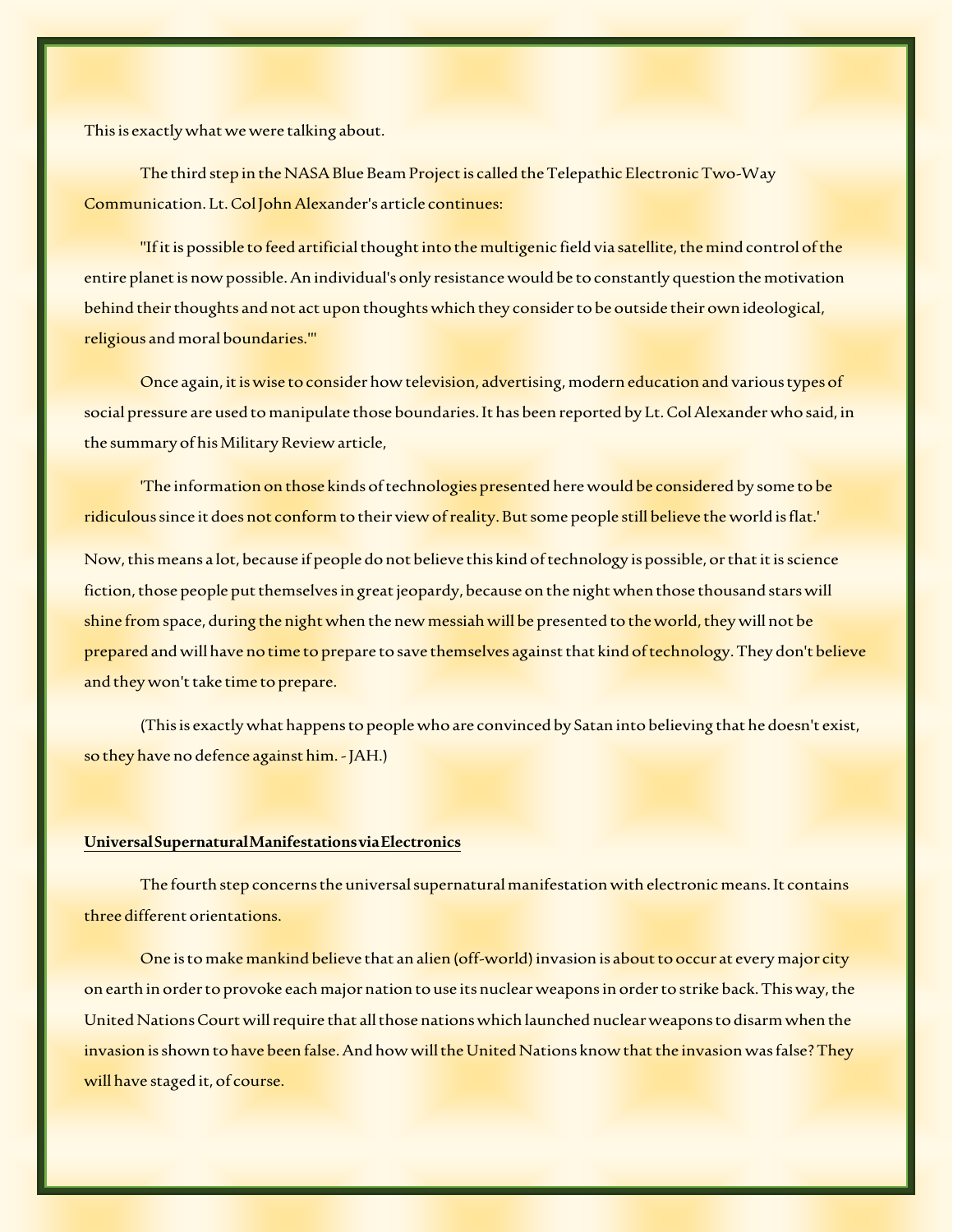The second is to make the Christians believe that the Rapture is going to occur with the supposed divine intervention of an alien (off-world) civilization coming to rescue earthlings from a savage and merciless demon. Its goal will be to dispose of all significant opposition to the implementation of the New World Order in one major stroke, actually within hours of the beginning of the sky show!

The third orientation in the fourth step is a mixture of electronic and supernatural forces. The waves used at that time will allow "supernatural forces" to travel through optical fibers, coaxial cables (TV) electrical and phone lines in order to penetrate to everyone at once through major appliances. Embedded chips will already be in place. The goal of this deals with global Satanic ghosts projected all around the world in order to push all populations to the edge of hysteria and madness, to drown them into a wave of suicide, murder and permanent psychological disorders. After the Night of the Thousand Stars, worldwide populations will be ready for the new messiah to re-establish order and peace at any cost, even at the cost of abdication of freedom.

# **Phasing Out Cash & Independence**

The techniques used in the fourth step is exactly the same used in the past in the USSR to force the people to accept Communism. The same technique will be used by the United Nations to implement the new world religion and the new world order. A lot of people ask when this is going to happen and how they will accomplish the visions of the Night of a Thousand Stars, and the events that will point to the days when it will begin.

According to the many reports we have received, we believe it will begin with some kind of worldwide economic disaster. Not a complete crash, but enough to allow them to introduce some kind of in-between currency before they introduce their electronic cash to replace all paper or plastic money. The in-between currency will be used to force anyone with savings to spend or turn in their cash because they understand that people who have money and are not dependent upon them might be the very ones who will mount an insurrection against them. If everyone is broke, no one can fund a war of any kind: paper currency will cease to exist. This is one of the first signs.

But to implement the worldwide electronic money system, everyone in the world who might have money in the future, will have to have a way to transfer money electronically. Before that time, everyone will have spent, before the year 2,000, all of their cash, reserves and assets. Everyone has to be 100% dependent upon the Council for their existence. To prevent any kind of independence, the new world order has already implanted micro chips in wild animals, birds, fish, etc. Why? They want to make certain that the people who will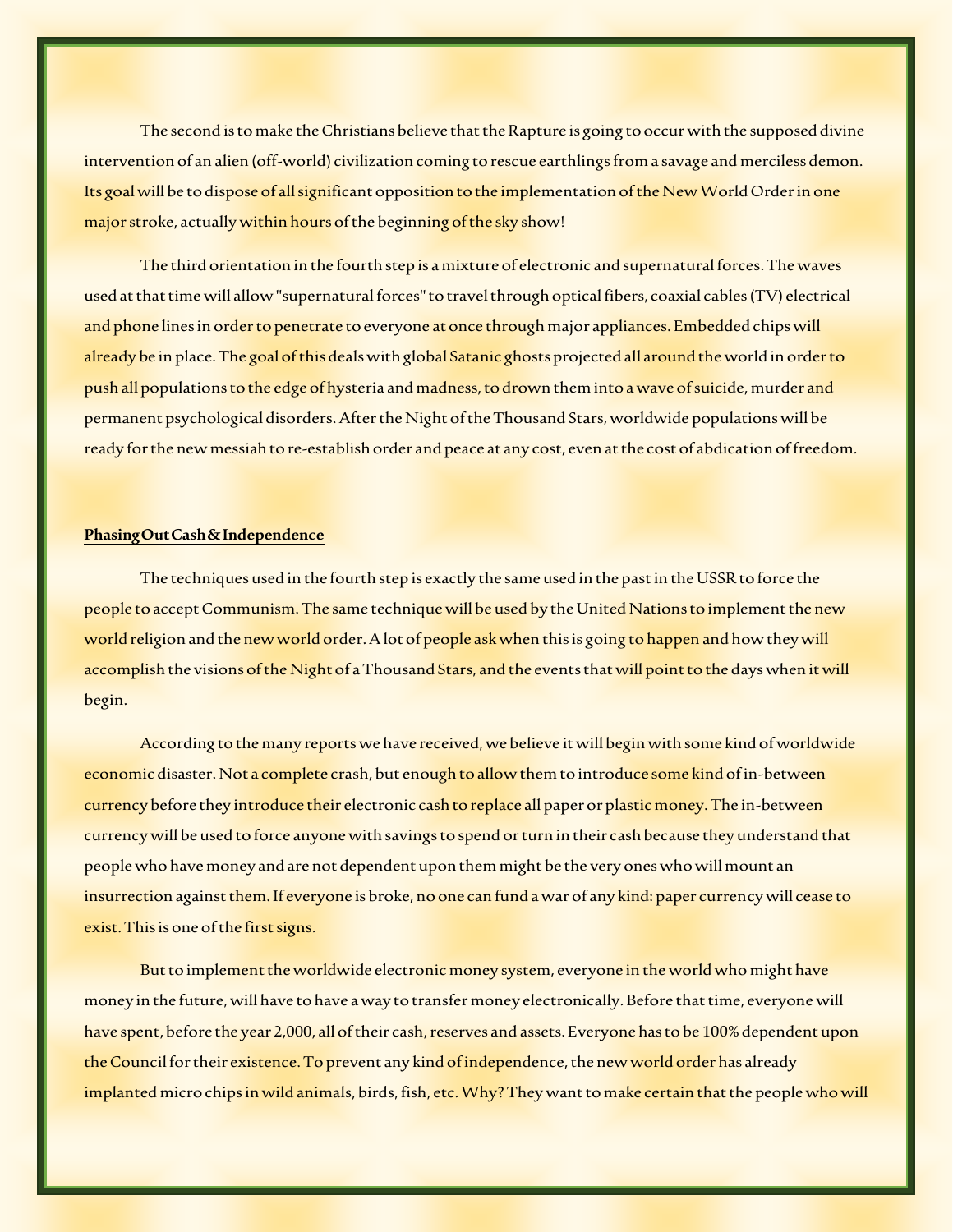not accept the New World Order will not be able to hunt or fish any where in the world. If they try, they will be tracked and traced by satellites, then hunted down and imprisoned or killed.

The new world order is already changing the laws of all nations to make everyone dependent upon a single food and vitamin supply. They are changing laws about religion and psychiatric disorders in order to identify anyone who is potentially threatening to the NWO. Those who are found defective will be sent to eradication camps where their organs will be taken and sold to the highest bidders. Those who are not killed outright will be used as slave labor or used in medical experiments. The goal of a dictatorship is to control everyone, everywhere on the planet, ruthlessly and without exception. That's why the new technology being introduced everywhere is a technology for the control of the people. The technology of the 1940s and 1950s was used to help the people have an easier and more productive life.

The new technology is designed and built to track down and control people everywhere. This technology is being manufactured for a specific purpose and to refuse to see and recognize that purpose, which is to enslave the entire populations of the world, is to deny the emergence of the Antichrist and the establishment of the new world order religion and government. If you cannot see, if you cannot learn, if you cannot understand, then you and your family and friends will succumb to the fires of the crematoria that have been built in every state and every major city on earth, built to deal with you. No one is safe in a totalitarian police state!

**Serge Monast**

# **1994 Serge Monast Talk Explaining NASA's Project Blue Beam**

Following is the transcript of a taped presentation by Serge Monast, a French-speaking Canadian journalist. Although there was no date on the tape, Monast speaks of 1983 as "eleven years ago", so we will assume this talk took place in 1994. We heard rumors from time to time of harassment against Mr. Monast, and later had heard that he was killed. That is an unconfirmed (by us) report.

Because the tape from which we transcribed was not of high quality, and along with the very heavy French accent, we were unable to make out some of the words. We had to guess at the spelling of some of the names. If -- as you read -- you find words incorrectly spelled or can fill in any of the gaps, please contact me.

I've decided to transcribe this tape because the information relates to events occurring today. The projected time-line was off target, because Mr. Monast expected the plan to be fulfilled by the year 2,000... as did